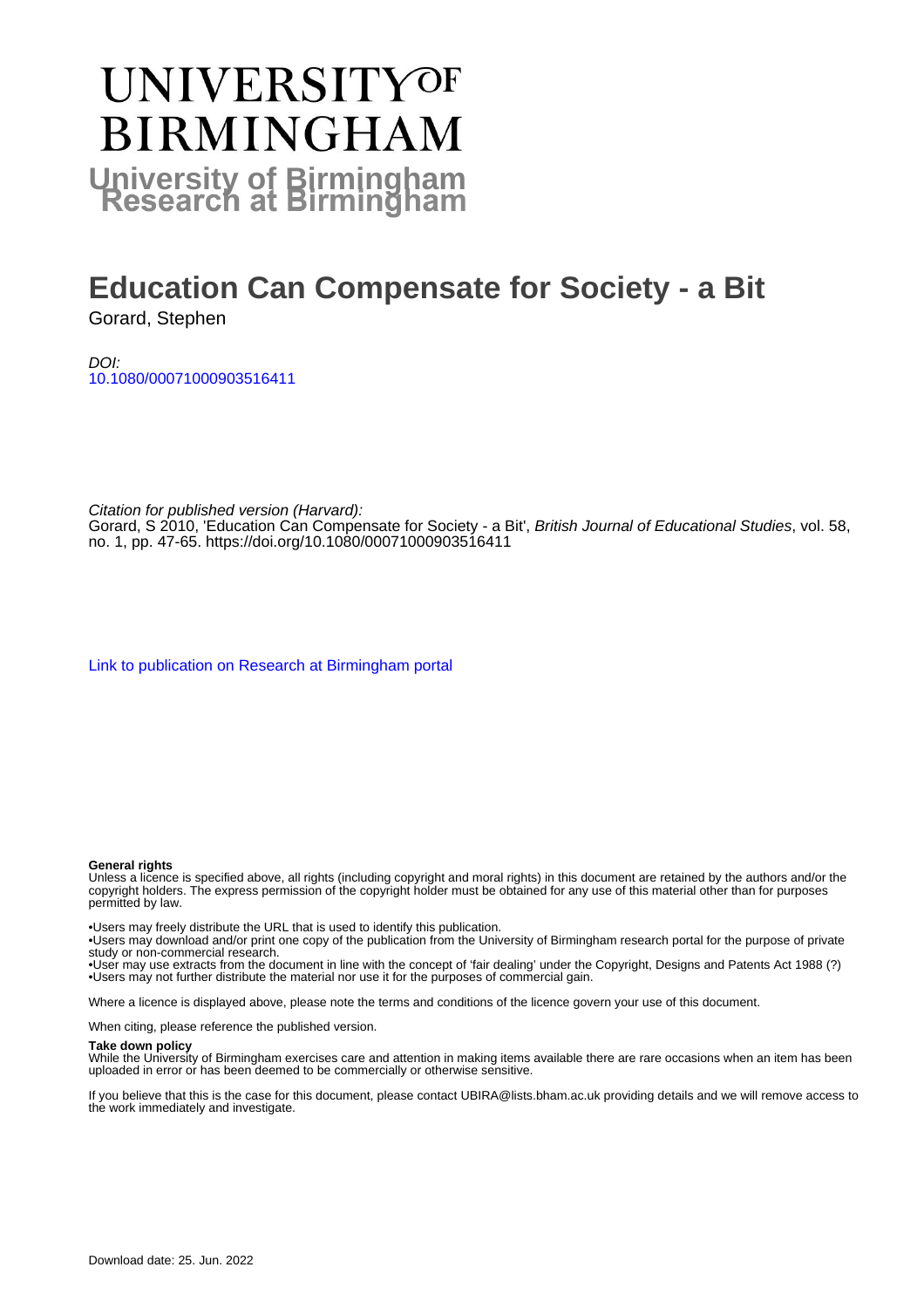Education *can* compensate for society – a bit

Stephen Gorard The School of Education The University of Birmingham s.gorard@bham.ac.uk

#### **Keywords**

Enjoyment, aspiration, participation, school effects, attainment, value-added

#### **Abstract**

In this paper I reflect on the findings of a number of loosely related research projects undertaken with colleagues over the last ten years. Their common theme is equity, in formal education and beyond, in wider family and social settings, and with inequity expressed as the stratification of a variety of educational outcomes. The projects are based on a standard mixture of pre-existing records, official documents, large-scale surveys, observations, interviews and focus groups. The numeric data was largely used to create biographical models of educational experiences, and the in-depth data was used to try and explain individual decisions and disparities at each stage of the model. Data has been collected for England and Wales, in five other countries of the European Union and for Japan. A meta-view of these various findings suggests that national school intakes tend to be at least moderately segregated by prior attainment and socio-economic factors, and that learning outcomes as assessed by formal means, such as examinations, are heavily stratified by these same factors. There is no convincing evidence that compulsory schooling does very much to overcome the initial disparity in the resources and attainment of school intakes. On the other hand, there are indications that the nature of a national school system and the social experiences of young people in schools can begin to equalise educational outcomes as more widely envisaged, including learning to trust and willingness to help others, aspirations, and attitudes to continuing in education and training. The cost-free implications of the argument in this paper, if accepted, are that everything possible should be done to make school intakes comprehensive, and that explicit consideration, by teachers and leaders, of the applied principles of equity could reduce potentially harmful misunderstandings in educational contexts.

#### **Introduction**

One of the chief purposes of universal, compulsory, free (at the point of delivery), and local education for children in the UK has been the equalisation of family resource (Harris and Gorard 2010). Similarly, one of the main reasons for post-compulsory educational initiatives, from 14-19 reforms to widening access to higher education and third-age provision, has been to increase equality of outcomes in the system, so reducing the link between origin and opportunity for all individuals. Schools - and increasingly pre-school settings, colleges and universities – are intended to widen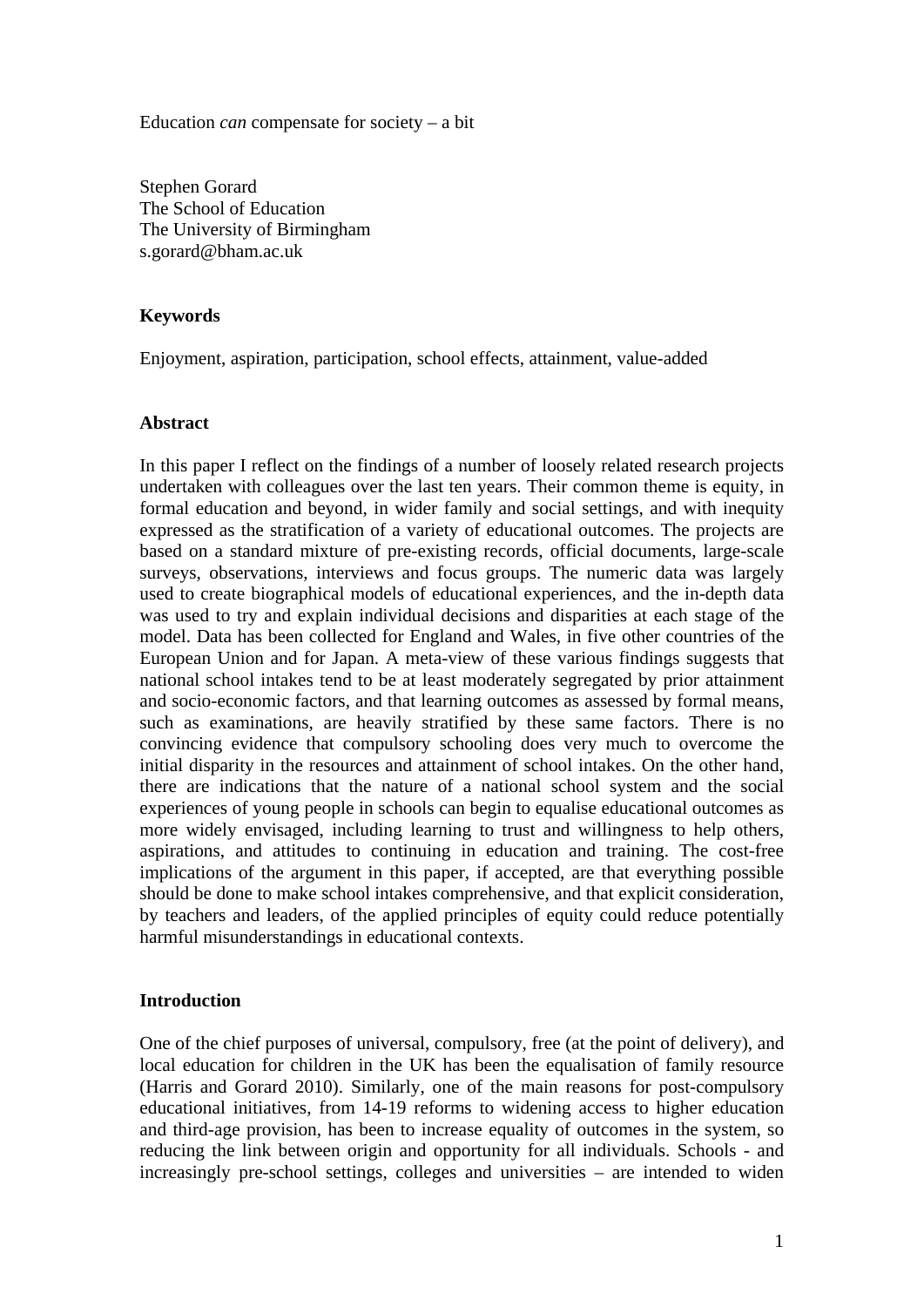meaningful participation to, and to have a formative and transformative impact on the lives of, all young people regardless of their social, ethnic or economic origin. Where achieved, this would promote both social mobility and equality of outcome. Similar approaches and purposes for education have been adopted in other developed countries (EGREES 2005).

Unfortunately, it is not at all clear that these laudable aims have been achieved. In England, for example, children start school with different levels of resource and quickly display strong patterning by family origin in their revealed attainment (Gorard and See 2009). School attainment at every subsequent age and stage reveals these same patterns (Gorard 2000). In summary, aggregate scores and qualifications for students from less elevated social classes, those living in poverty, in some deprived areas, and for some ethnic minority groups, are considerably lower than average. This is despite a system set up purportedly to prevent this. The same patterns continue into immediate post-compulsory education (Gorard and See 2008), and thence into opportunities for higher education (Gorard et al. 2007). In fact, the same stratification of attainment and participation can be seen in education and training, of all kinds, lifelong (Selwyn et al. 2006).

The situation was summed up as early as 1970 in the now famous phrase 'Education cannot compensate for society' (the title of a piece by Bernstein 1970). Numerous studies over more than fifty years have foreshadowed, replicated and confirmed these findings in the UK and elsewhere (Glass 1954, Sargant 2000). Schools, and now the extended initial education system more generally, appear to be failing in this one important respect. The problem is clear, but we are little nearer finding an agreed explanation or a remedy (assuming, as I do, that a remedy is needed). Bernstein's explanation was both powerful, and readily criticised by some. In his explanation, different social classes used different 'codes' in their language, and one of the supposed effects of the class system was to limit access to the 'elaborated' codes which were the preserve of the elevated classes and of the education system they devised and ran.

Access to education has become increasingly open, since 1944 in the UK, but still remains more of a challenge to a child used to the language of the 'restricted' codes employed by their family and friends. Does this explain the continued patterning of attainment and opportunity? Do teachers tend to be middle-class professionals favouring, or simply finding it easier to relate to, the students most like them? Is there a kind of social or cultural 'capital' available to parents from more privileged backgrounds that they then invest in their children's education (Bourdieu 1977)? Maybe the gaps in attainment appear largely as a consequence of the nature of assessment as currently designed – inadvertently favouring a code, culture or sex (Gorard 2004)? Or is there an element of merit, reproduced over generations in the same family? Perhaps the outcomes we observe are partly a consequence of talent in Rawlsian terms, imagined as a combination of ability and application (Rawls 1971). Perhaps an important part of the explanation is the segregation of young people between institutions in terms of their social or ethnic background (Gorard 2009a). This could lead to a peer effect, in which clusters of students who are easier to educate make more progress than clusters of those who face greater challenges. Perhaps it is, because in countries like the USA, the extent of funding via local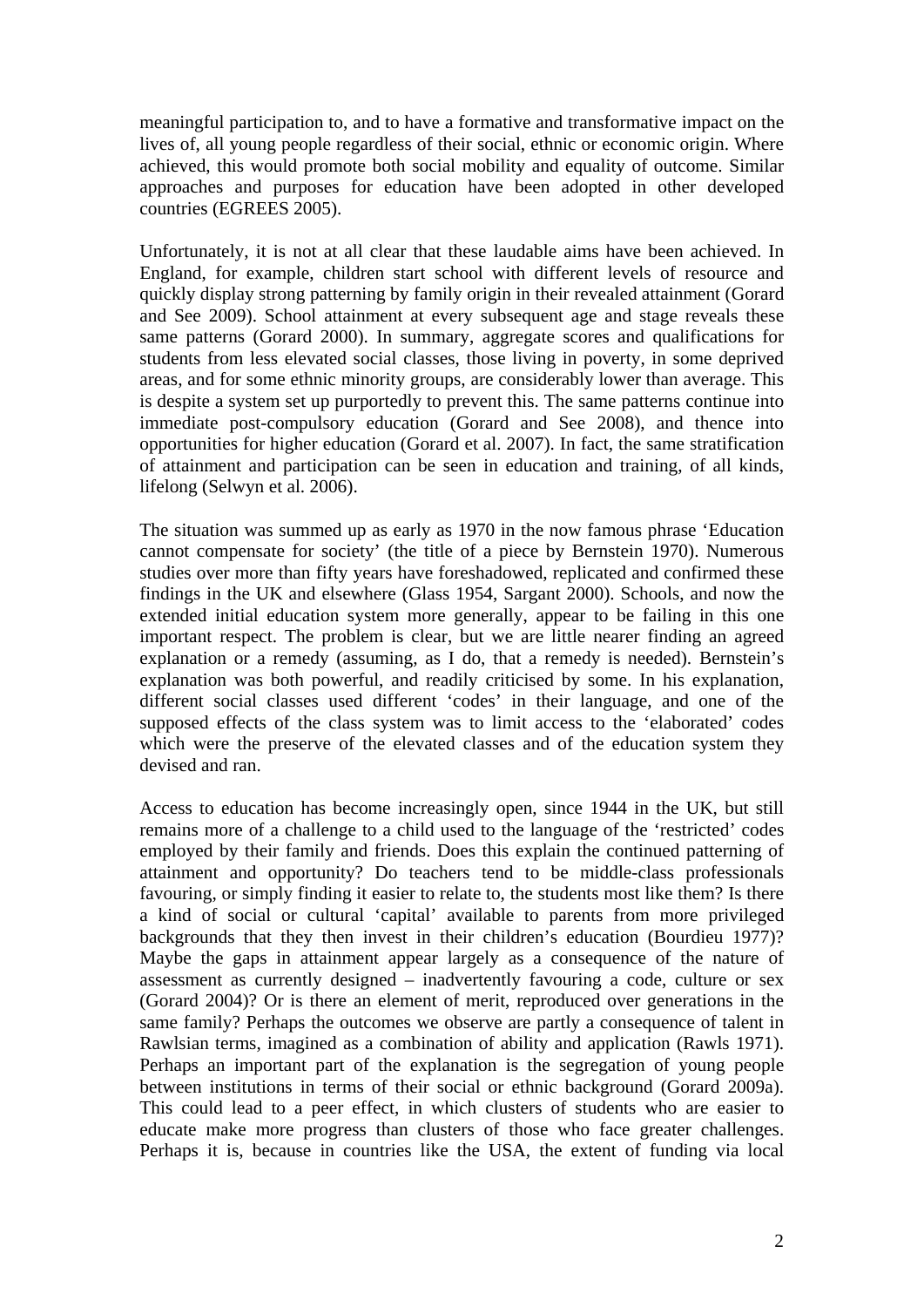taxation leads to students from richer families tending to live in richer areas with consequent superior investment and resources for schools (Chiu and Khoo 2005).

All of these ideas, and many like them, seem plausible and may indeed form part of the overall explanation for the stratification in the education systems of developed countries. But the answer is that we just do not know what the explanation is, partly because this is a complex issue, but also because research work in this area is too often inadequate, and makes the situation more confusing than it needs to be. The next section of this paper looks at some examples of influential work, and considers briefly why high impact but erroneous conclusions have been and are still being drawn from insufficient evidence. The paper then separates the overall issue of compensating for society into two broad and related themes. First, I consider what we know about the stratification of attainment, and the influence of schooling thereon. Next, I look at the potential influence of schooling on a wider set of outcomes such as aspiration, citizenship activity, participation, enjoyment and a sense of justice. The final section summarises the argument so far, and proposes a way forward.

The paper is based on existing evidence and prior work, assembled here to address these two themes. That prior work involves a range of lifelong education projects conducted over a decade, for a range of funders, and based on a model of equity derived from the views of learners themselves. In summary, the projects are based on a standard mixture of pre-existing records, official documents, large-scale surveys, observations, interviews and focus groups. The numeric data was largely used to create biographical models of educational experiences via logistic regression or similar, and the in-depth data was used to try and explain individual decisions and disparities at each stage of the model. Data has been collected for England and Wales, in five other countries of the European Union and for Japan. References, inevitably in a summary paper such as this, must lead readers to the primary and secondary datasets cited, and to the actual methods used in their analysis.

## **The crisis versions of stratification**

.

Studies looking at the numeric patterns of stratification in the UK and beyond have repeatedly confirmed the situation described above. There is very little doubt that school outcomes, in terms of attainment and qualification, are patterned by social class and everything that goes with that. Insofar as there are facts in social science, this is one of them. Some in-depth studies have then attempted to explain why the stratification exists, but often these just confirm the pattern at a smaller scale (in Gorard and See 2009). The situation is further confused by a number of erroneous crisis accounts of worsening stratification, especially perhaps for the UK. This means that some in-depth studies are not only trying to understand why we face stratification in education (which we usually do), but also why it is getting worse (when it is usually not).

These erroneous accounts are best exemplified by the huge national impact in the UK of a study reported by Blanden et al. (2005). This purported to show that social mobility in Britain was poor and worsening over time. The study was wrong on both counts (Gorard 2008a). The data presented by Blanden et al. (2005), used properly, actually shows a high level of income mobility in Britain, about the same for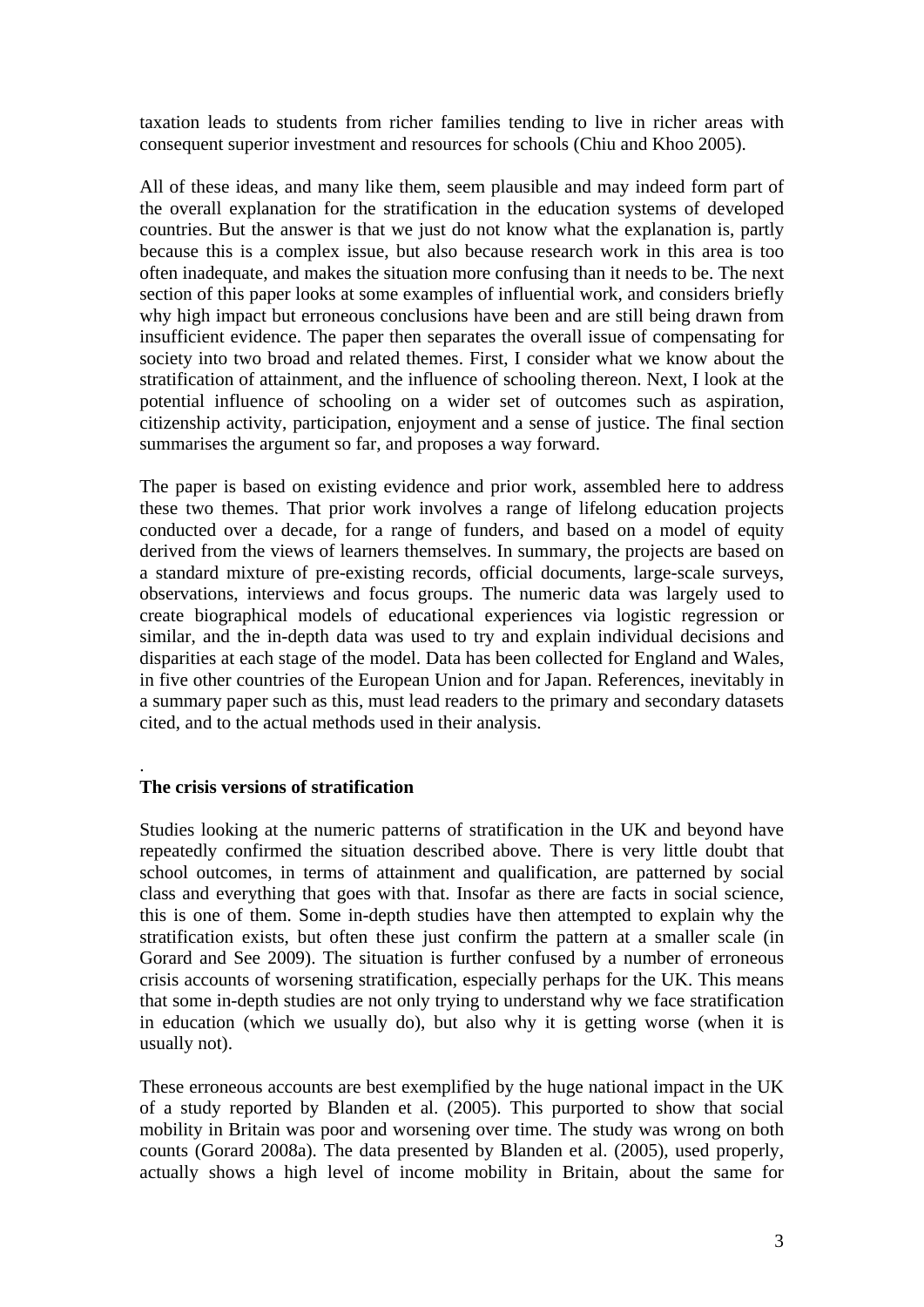equivalent years as in Norway and other Scandinavian countries. It did show that when considering the earned income of sons, and so ignoring all females and anyone on benefits, around nine people, or 0.004% of the total cohort of 17,000 neonates born in 1958, were more mobile than their peers born in 1970. If the 1958 and 1970 cohorts did not yield exactly the same results (and this is unlikely) then one of them would be slightly more 'mobile' than the other (with around a 50% chance of either year being the larger). This is what the authors found. But nine out of 17,000 cases is probably not even worth mentioning, and surely not enough to base national policy on. I can see no reason why anyone who actually looks at the evidence would be persuaded by Blanden et al. (2005). Yet all main political parties, and some uninformed commentators, now accept this poor worsening mobility as fact, and use that fact to justify expensive public policies. This is typical of the crisis approach to stratification research. It is, apparently, much more appealing to imagine that things are getting worse.

Similarly, there have been strong repeated claims that the socio-economic and ethnic segregation between the intakes to schools worsened in the 1980s in Scotland (Willms and Echols 1992), after 1988 in England (e.g. Tomlinson 2001), or after 1990 in New Zealand (Fiske and Ladd 2000). None of these claims can be substantiated, and some have now been withdrawn - even though they still being cited as evidence by others. How could an analysis by Willms and Echols (1992) of figures for one year only show '*increasing* between-school segregation' (p.399, emphasis added)? And how could anyone else read their paper as meaning this? Tomlinson (2001) does not appear to distinguish between absolute levels of segregation and increases in segregation. For her, a high level of segregation meant that the level must be increasing (see, for example, Tomlinson 2001, p.137). I have no idea why.

When Waslander and Thrupp (1995) claimed that socio-economic and ethnic segregation between schools had increased in New Zealand after 1990, they had simply misread their own figures. For example, their figures for socio-economic segregation using the dissimilarity index were 58.3 in 1990 before school choice was introduced, and 48.1 in 1991 when the contested chosen places were allocated by lottery. This they described as an *increase* in segregation, revealing in fact that they do not know what their selected index means. Like so much in education research they were just plain wrong. And most readers simply accepted them at their word. Fiske and Ladd (2000) did something very similar. Their key tables (such as tables 7- 2 to 7-4) presented data for the years 1991, 1996 and 1997, and showed a slight increase in segregation in New Zealand from 1991 to 1996/97. However, 1990 was the last year before the choice reforms, whereas 1991 was the first year after the new policy, and the only year in which contested school places were allocated by lottery. As Fiske and Ladd admit in a footnote on page 194, 'the indexes fell substantially between 1990 and 1991'. Presumably the 1990 figures were not included in the main tables, because they would destroy the thesis of the book which was that things were getting worse. In fact, in New Zealand, just as in England, social segregation declined quite substantially with the introduction of greater school choice, and then rose slowly again towards its previous level as the elements of choice were removed or weakened. These are just a few examples (but see Gorard et al. 2003, and Gorard and Fitz 2006). I do not want to repeat the whole sorry story of the illusionary 'crisis' of segregation here. But it is important to realise that studies like these have had real impacts on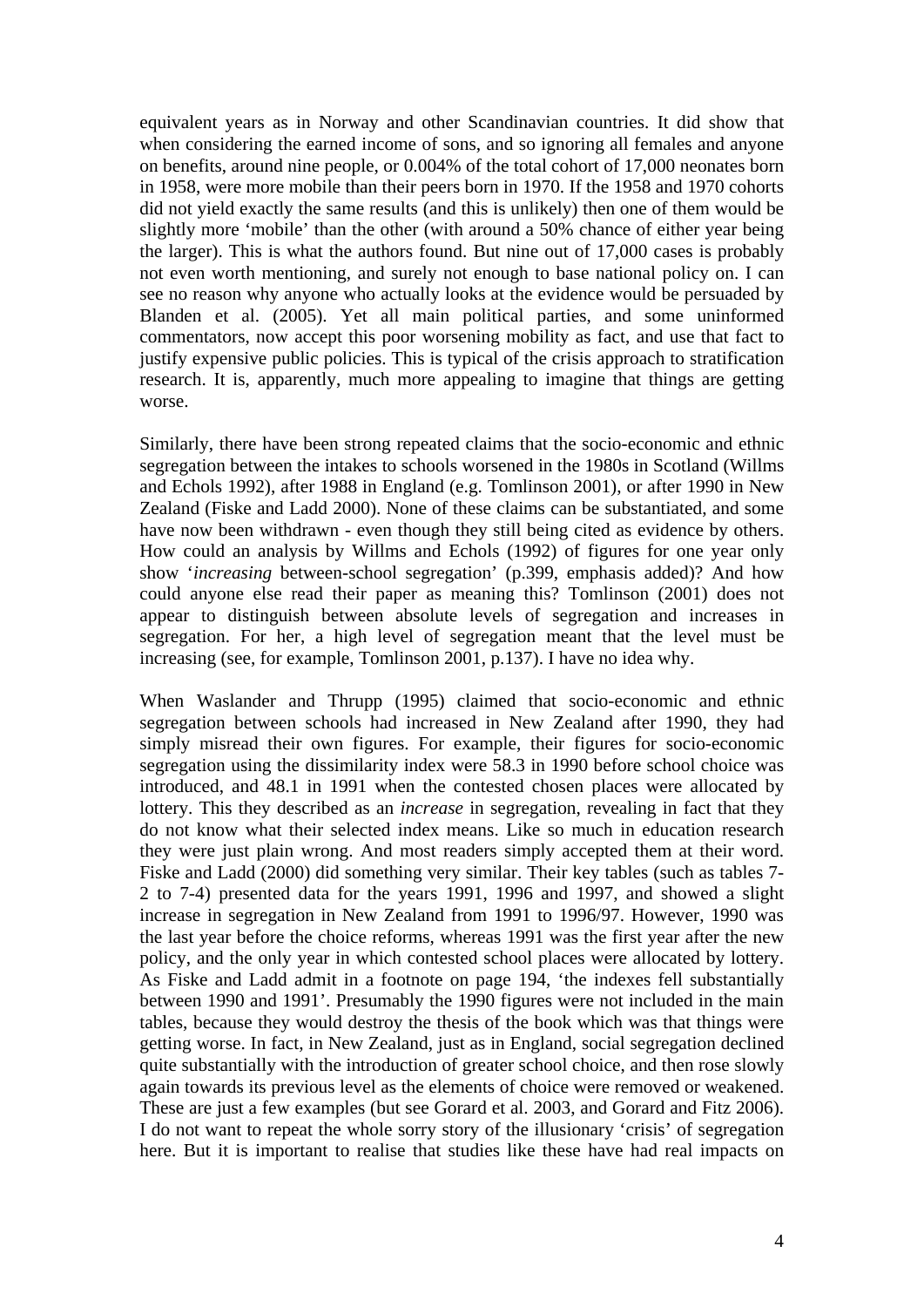policy, and since they had their results topsy-turvy they have actually led to a worsening of the situation they were ostensibly concerned with.

There have been claims that the attainment gap between girls and boys, or between ethnic groups, has been widening every year (e.g. Speed 1998, Gillborn and Youdell 2000). It has not (Gorard et al. 2001). We have had accounts of schools running out of teachers, or running out of leaders (e.g. Smithers and Robinson 2000, Kyriacou et al. 2002). They did not (Gorard et al. 2006). And so on. Much of the work in these areas, which includes some of the most prominent work in the UK, is of a deficient kind that is so prevalent that it is usually un-remarked. The examples above include claims about changes over time using only a snapshot of data, other comparative claims made without appropriate comparators, simple mis-reading of data and misrepresentation of proportions. And these invalid conclusions about trends then endanger explanatory work, and the policies and practices intended to help the situation. If we really care about justice in education that we must do better in our education research intended to diagnose problems or to identify plausible solutions.

One possible reason for these widespread misunderstandings is a lack of awareness of the volatility of small numbers, stemming perhaps from an emphasis in research methods training on the flawed panoply of sampling-theory statistics (Gorard 2010a) and on measuring the unmeasurable (Gorard 2010b) rather than on the importance of sound judgement (Gorard 2006a). For any finite number of observations, dividing them into two or more categories will inevitably lead to some measures that are unequal between the categories (see above). The average height of people in west Birmingham is unlikely to be the same (exactly) as the average height in east Birmingham. I have no idea which would be the taller, and the figure by itself means nothing *post hoc*. Perhaps if the direction and approximate scale of the difference in average height had been predicted at the outset, and a tentative prior explanation like a difference in diet or ethnic composition had been advanced, then the difference in height would be worth further investigation. In isolation though, any difference could be due to the volatility of numbers, including measurement and recording error. To be of interest the difference has to be proportionately large or sustained over time (or both) and potentially meaningful. But some of the 'crisis' writers cited above have mistaken small meaningless volatility for a real pattern.

What I have shown (Gorard and Fitz 1998, Gorard 2009a), as has now been replicated and so rather grudgingly accepted by others (e.g. Allen and Vignoles 2006), is that there is considerable segregation between schools in England and Wales. This leads to higher than expected (by chance, volatility, or residential segregation) clustering of pupils from poorer families, some ethnic origins, first language, and additional learning needs, in particular schools. Around 30% of pupils living in poverty would have to exchange their schools if they were to be evenly spread, for example. This is a substantial level of clustering of poor pupils in schools. The highest recorded level of segregation in England was in 1989/90. It declined slightly but annually until 1995, plateaued and then started rising repeatedly again until 2004/05. Socio-economic segregation in England is now back near the highest ever recorded, partly because when it *was* decreasing academics were repeatedly telling policy-makers it was going up, so they changed their policies on the basis of this false 'evidence'. As outlined above, a similar picture has appeared in other countries.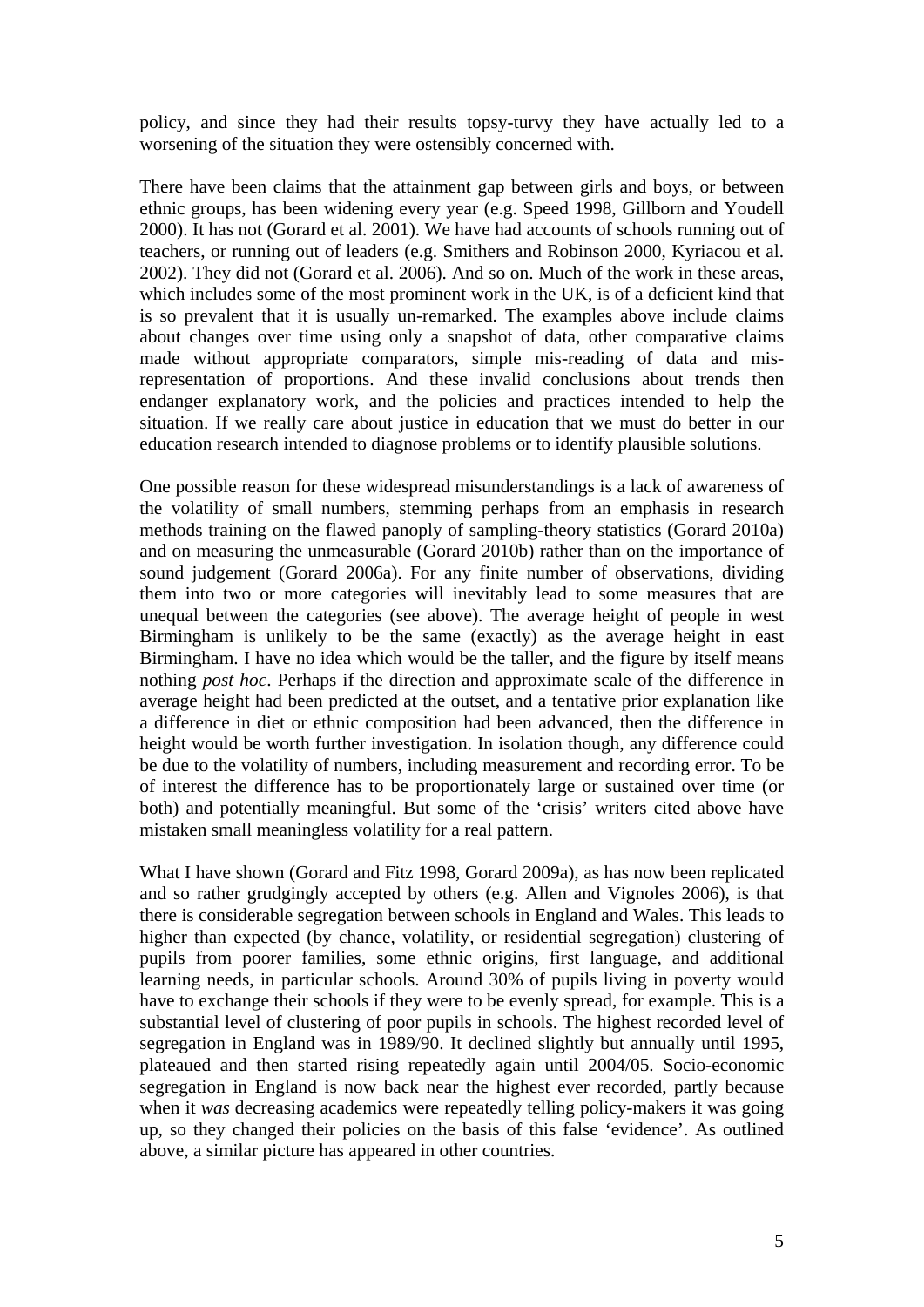Nevertheless, if we take a wider and longer-term view of most educational datasets, the slow and patchy trend in the UK, and other developed countries, is towards equity over time (Gorard 2006b). This is more likely to be a consequence of wider social and economic changes in the population than a result of changes in education itself. There are, generally, no sudden sustained changes due to policy or practice, of the kind we would expect if investment, legislative changes, new curricula and so on actually made a difference (but see Gorard et al. 2006 for an example relating to teacher vacancies, and Gorard et al. 2007 for an example relating to entry to higher education). Education mostly appears to reflect society (see below). It is more an epiphenomenon than a determinant.

The type of analyses discussed so far consider only one 'dimension' of time, that of successive cohorts passing through the school system (Gorard et al. 1999). My focus in what follows in this paper is more on the other dimension, the biographical impact for individuals of experiencing such a segregated school system. What, for example, is the influence of segregation on patterns of attainment?

### **Attainment**

The stratification of attainment among young people in assessments leading to formal qualifications has been a major concern of governments, media and academics for decades. Attainment has almost come to mean the same as schooling, and to be the main way in which the effectiveness of schools, teachers and students is judged (Barber and Moursched 2007). However, it is timely to re-consider the relationship between the stratification of schools and the stratification of attainment.

There is no doubt that academic outcomes from schools are heavily stratified by social and economic background, at least as much as the school intakes are. And these linked patterns of stratification are repeated in every developed country studied, and for every new cohort of students. This is well-established and well-known. But what role do schools play in this? Do schools make these patterns better or worse? Despite some rather glib answers in the media, from policy-makers and even the Department for Children, Schools and Families in England, these are not easy questions to answer.

For example, it is not possible to compare raw differences in attainment over phases of education. If 80% of children attain the expected level at Key Stage 1 and only 70% attain the expected level at Key Stage 2 this does not necessarily mean that children are doing worse at KS2 than KS1, or that the gap between the majority and the 'underachievers' has widened. Neither the expected levels at each Key Stage nor the actual levels of attainment achieved by pupils are moderated in relation to the other Key Stages. By Key Stage 4 and beyond there are no expected levels anyway. And it remains the case that the percentage of young people attaining five GCSEs, for example, is not comparable to the percentage leaving higher education with a first class degree, or the percentage of the population using a home computer to access learning opportunities on-line. It is, therefore, difficult to establish whether the stratification of attainment that appears before Key Stage 1 increases or improves over the lifetime of individuals. We know that attainment is strongly related, in aggregate form, to social background in early years, KS1 and thereafter. This suggests that the stratification we observe in education systems pre-dates schooling and is not produced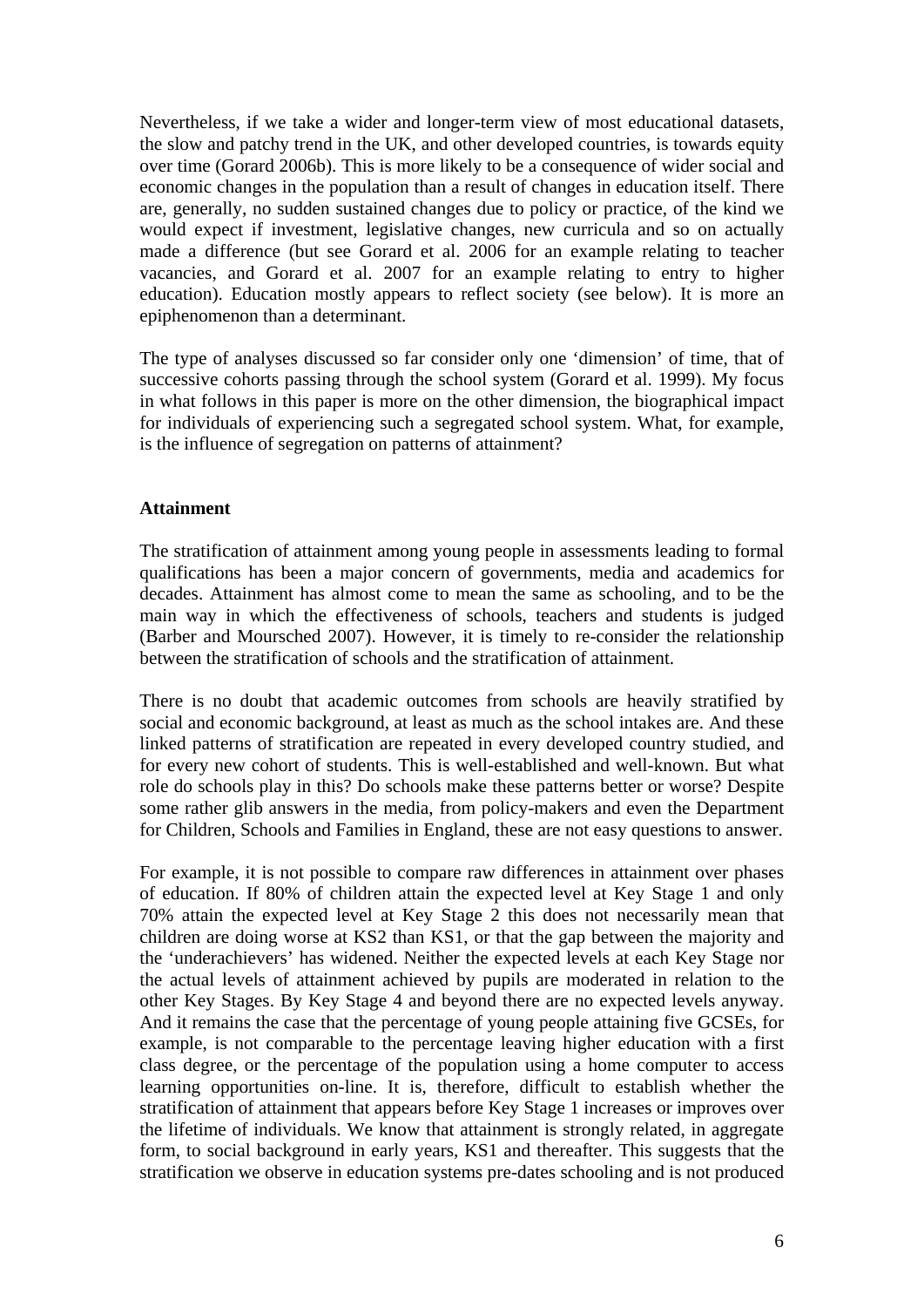by it. However, the difficulty we face in calibrating differences in attainment over the life course means that we can have no solid evidence of this kind about whether schools improve, worsen or simply have no impact on this stratification.

Instead of looking at changes within cohorts, we can try to look directly at snapshots of the impact of schools on the patterning of qualification outcomes. We have some evidence that attendance at school, as opposed to not attending school at all, leads to an increase in attainment for individuals, as measured by standard tests of literacy for example. This is why we have schools after all (and a discussion of whether they are the most cost effective way of producing that general level of attainment would have to be the subject of another paper). We do not have, and cannot ethically create, equivalent bodies of children attending and not attending schools. Therefore, we can only gauge the impact of each year of schooling by looking at the attainment of those born on and just before the key date of  $1<sup>st</sup>$  September in any year (which is the cut-off point for school entry in any year in England). Using this discontinuity design, we discover that pupils who are one day older but have experienced an entire extra year of schooling score better on tests than those only one day younger (Luyten 2006, Gorard 2008b). But perhaps not by as much nor as clearly as policy-makers, teachers and parents may imagine. Nevertheless, attendance at any school makes a difference to individual learning. The money spent, and the efforts of teachers, are rewarded. The school system in England is compulsory, state-funded on a per-pupil basis, and universal. It has national standards for qualified teacher status, a national curriculum of Key Stages, universal SATs, a national inspection system – the office for standards in education or OFSTED - and so on. All of this is intended to make schools interchangeable as far as possible. Presumably we all hope that this interchangeability of schools has been achieved to a great extent since 1944.

A very different question, therefore, is how much difference can we expect it to make which specific school someone attends? Hopefully, not very much in a democratic, developed country with an education system like that in England designed to promote equality of opportunity. The system in England is, or was until about 10 years ago, more like the systems in Finland and South Korea in terms of equality of funding and treatment, and quite unlike systems such as the USA with local taxation funding schools, or Belgium with a majority of state-sponsored private and faith-based schools.

In fact, we have no good evidence at all that different types of schools or individual schools within the national system make more difference to pupil attainment than any other (Gorard 2010c). Teachers and schools can make a difference to pupils' lives, as contrasted with pupils not going to schools (see above). But aggregated to the school level, there is no sustained overall difference in the effectiveness of different schools. At the level below schools (such as in teacher effectiveness studies) the numbers involved are usually so small that volatility returns. In fact, the whole system in England, termed contextualised value-added analysis (or CVA), has now been engineered to make it difficult to look at the impact of schools on stratified outcomes. The context, or consequence of stratified intakes to schools, is taken into account in CVA, meaning that we cannot use CVA scores to judge the progress of different kinds of students at school.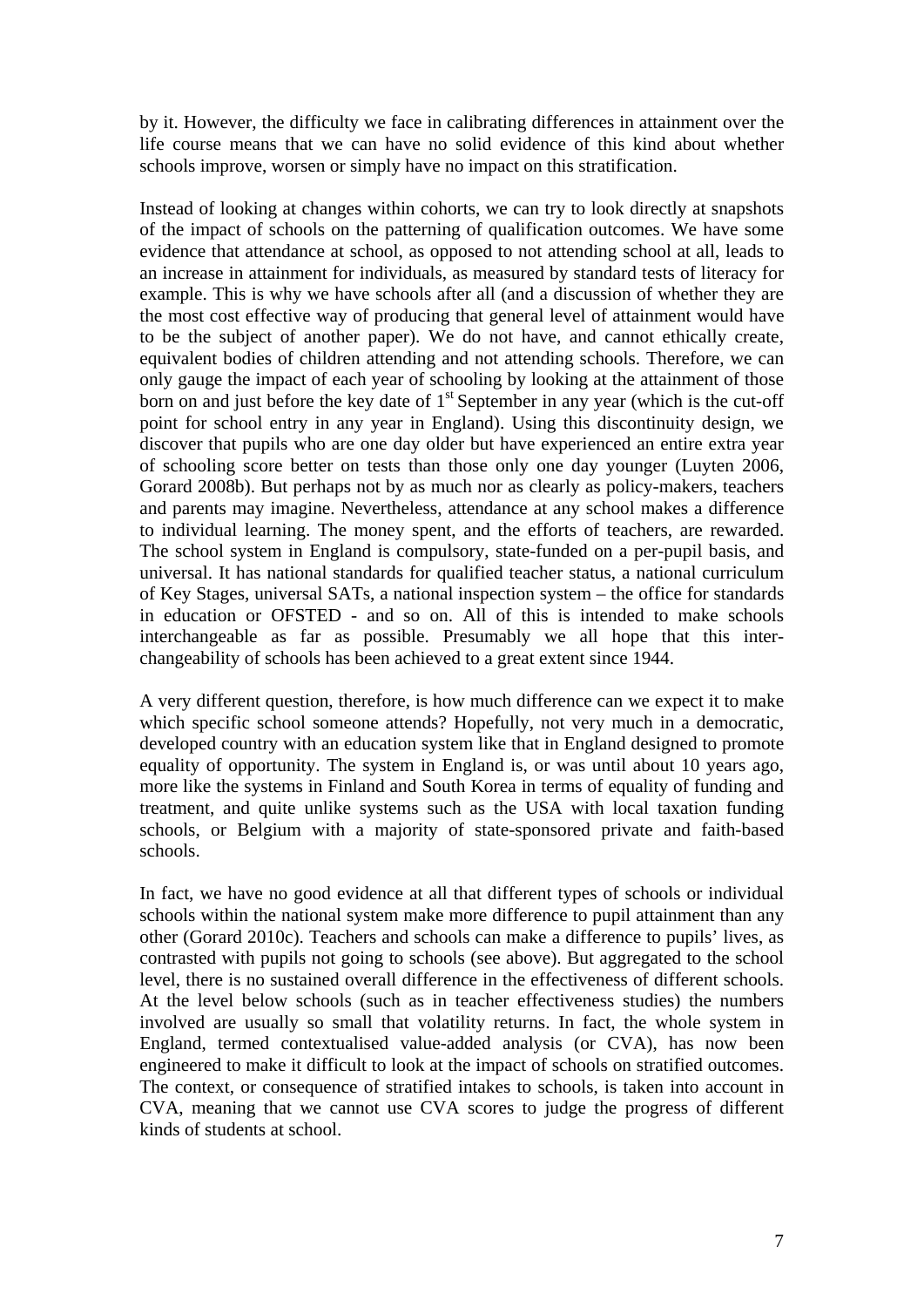Even without the complication of adding context, all value-added analyses require (near) perfect information about prior and subsequent attainment, and that attainment has to be measured perfectly. But these ideal conditions never occur. Even in England with a centrally-collected annual school census and attainment dataset for all pupils that is probably unsurpassed in quality in Europe (Gorard and Smith 2010), at least 30% of cases are missing, unmatched across linked datasets, or erroneous (Gorard 2010c). This level of error in the data is hugely magnified when the value-added analyses focus on the inevitably small differences between predicted and subsequent attainment for each individual. The relative error in the figures propagates from something of the order of 30% to 1000% or more, making the eventual results completely meaningless. School effectiveness work is, therefore, largely as misleading as the crisis of stratification studies discussed above, and in the same way as them leads to misleading, wasteful and therefore unethical ideas for school improvement.

Again, an entirely contrary picture has been painted by other researchers, starting perhaps with Reynolds et al. (1976). Mortimore (1997, p.484), for example, is confused between the role of state education in general, as illustrated in the transformation of Singapore that he uses as an example of how schools can impact on society, and the differences in the effectiveness *between* schools within a country like Singapore. It is the same mistake people make when faced with the claim that there is little or no school effect, as defined by school effectiveness studies. They switch definitions and enquire whether this means then that schools, in general, make no difference. So let me, at least, be very clear on what I have said so far. Although it is disputable, it is very likely that schools and teachers, in general, make a difference to the learning outcomes of young people. In fact, such dispute as there is on this would be largely about whether this is the best and most economic way to achieve this level of improvement in learning outcomes. So, for example, although the rapid economic and social development of Singapore might be the main cause of its rapid improvement in education (through investment), it is likely that education itself was also part of the reason for the wider developments. This is a completely different proposition to saying, as Mortimore, Reynolds and many others do, that we have any evidence that specific schools or types of schools within a country are more effective than others in the same system.

Neither author considers the propagation of errors as discussed above. They rely on the *post hoc* identification of purportedly successful schools, even though Meehl's hypothesis (see above) warns us against interpreting all such variation as meaningful. Mortimore (1997) and many others also make the clear mistake of basing their claims for the differential effects of schools on significance tests designed for random samples, even though they are not using random samples (or indeed any kind of samples). This alone ought to be enough to generate serious doubts about so-called school effects. If these school 'effects' were robust in scale and largely invariant over time, and could be predicted in advance, then they might be worth taking seriously. In fact, none of these three things are true (see, for example, Reynolds 1992). And the value-added scores on which their school effectiveness studies rest are defined to have a mean effect of zero. They are literally zero-sum calculations, and this fact has several dangerous implications. It means we have no way of judging whether schools are getting better or worse, since even if all improved half would still have negative scores, and *vice versa*. And because 'success' is now redefined, perhaps inadvertently,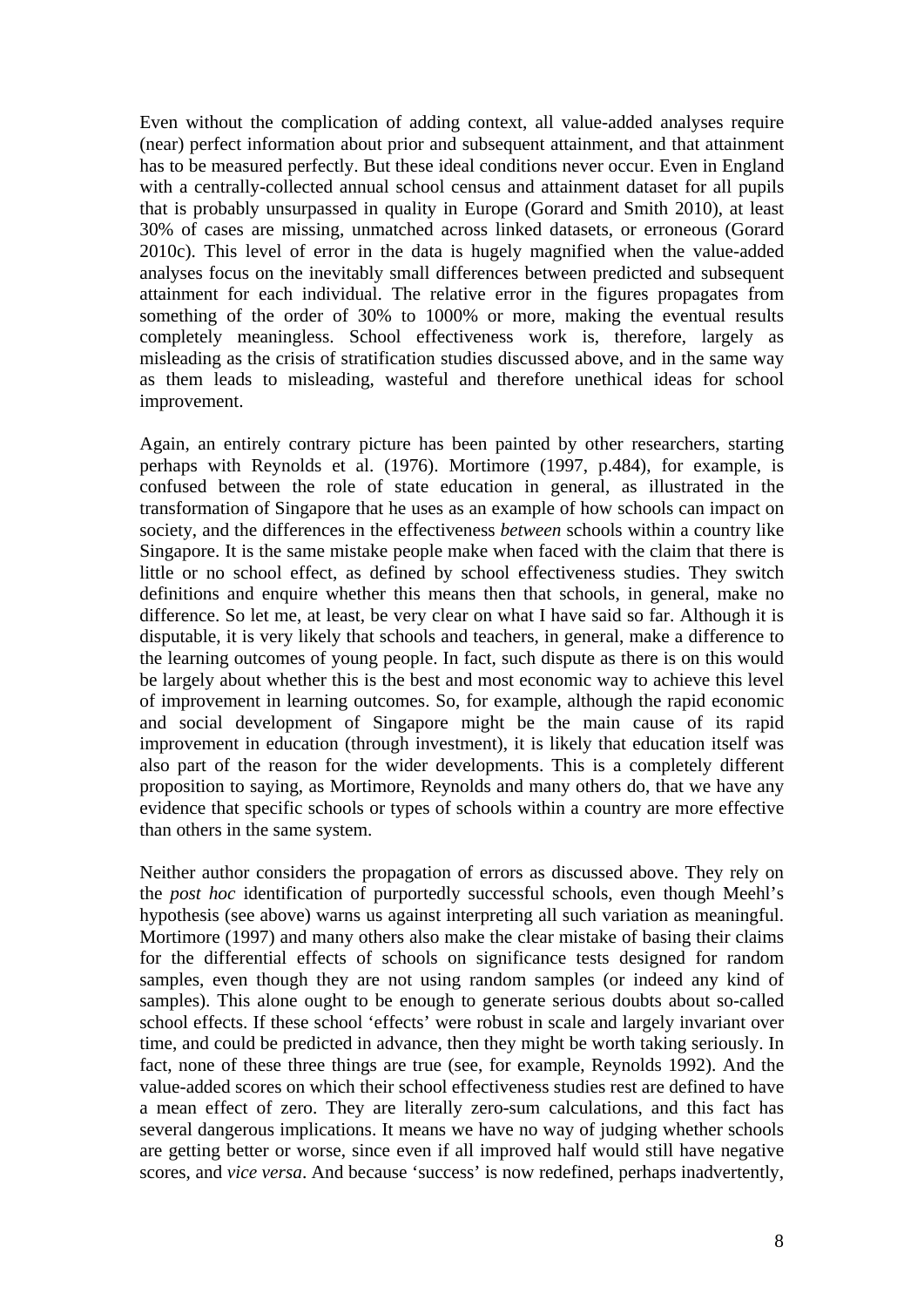only to mean success relative to the 'failure' of others, schools are made to compete systematically rather than co-operate, while policy-makers are encouraged to discriminate *between* schools rather than think about the development of the system as a whole.

Although this is not his intention, Mortimore (1997. p.479) clarifies that the clear majority of variation in examination outcomes between pupils cannot be explained even by the best data and the most complex of school effectiveness analyses. Of the 30 to 40% that can be explained, the vast majority of this (75 to 90% of it) is attributable to the prior and individual characteristics of the pupils. This leaves such a tiny fraction of variation that could be attributed to school differences that it is easily dwarfed by the model mis-specification, the huge level of error in the variables that are used, the bias caused by the variables missing and so not used (such as motivation), and the consequences of mistakenly using sampling theory techniques with census data.

Another common error, especially among political and media commentators but also some academic writers, is to focus on the intervention or item of interest for school improvement, without a suitable comparator. So, for example, the claim that selective grammar schools are more effective in enhancing attainment or encouraging social mobility is usually made without reference to the secondary-modern schools that must co-exist with grammar schools. The political claim about the superiority of grammar schools does not stand up to close scrutiny even on its own (Gorard 2000, Gorard 2008a), but when considered in relation to the possibly lower level of secondary modern school outcomes it is hard to see selection as being anything more than zerosum. Similar claims have been made about Specialist schools and Academies in England – that their attainment results have increased faster than other schools or their predecessors. This is not so (Gorard 2009b). But even if it were true this would only mean anything if the schools that did not get the extra money given to Specialist schools or Academies had stayed the same or also improved (otherwise the system as a whole would yield no gain). In fact, the successful Academies have generally used their extra money and re-badging as an opportunity to change their relatively deprived intakes, leading to higher raw attainment scores in the Academies and somewhat less improvement of scores in the schools nearby. Again it is difficult to see this as being any more than zero-sum. It is hard to decide whether the commentators who point to the improvement in raw scores for only type of school are simply unconcerned with the truth, or not astute enough to see this really basic problem with their 'analysis'. Either interpretation is quite alarming because of the power or influence these people often hold.

In summary, we have no reason to believe that the stratification of school attainment outcomes is especially influenced by the stratification of school intakes, as described in the previous section. It is hard enough to pin down any kind of differential school effect, let alone a school mix effect, on attainment. Grammar schools have better results than comprehensive schools, for example, largely because they contain only those pupils selected to do well in examinations. But comprehensives do as well as grammar and secondary modern schools when their results are combined. Does this mean then that it does not really matter what kind of school system we have?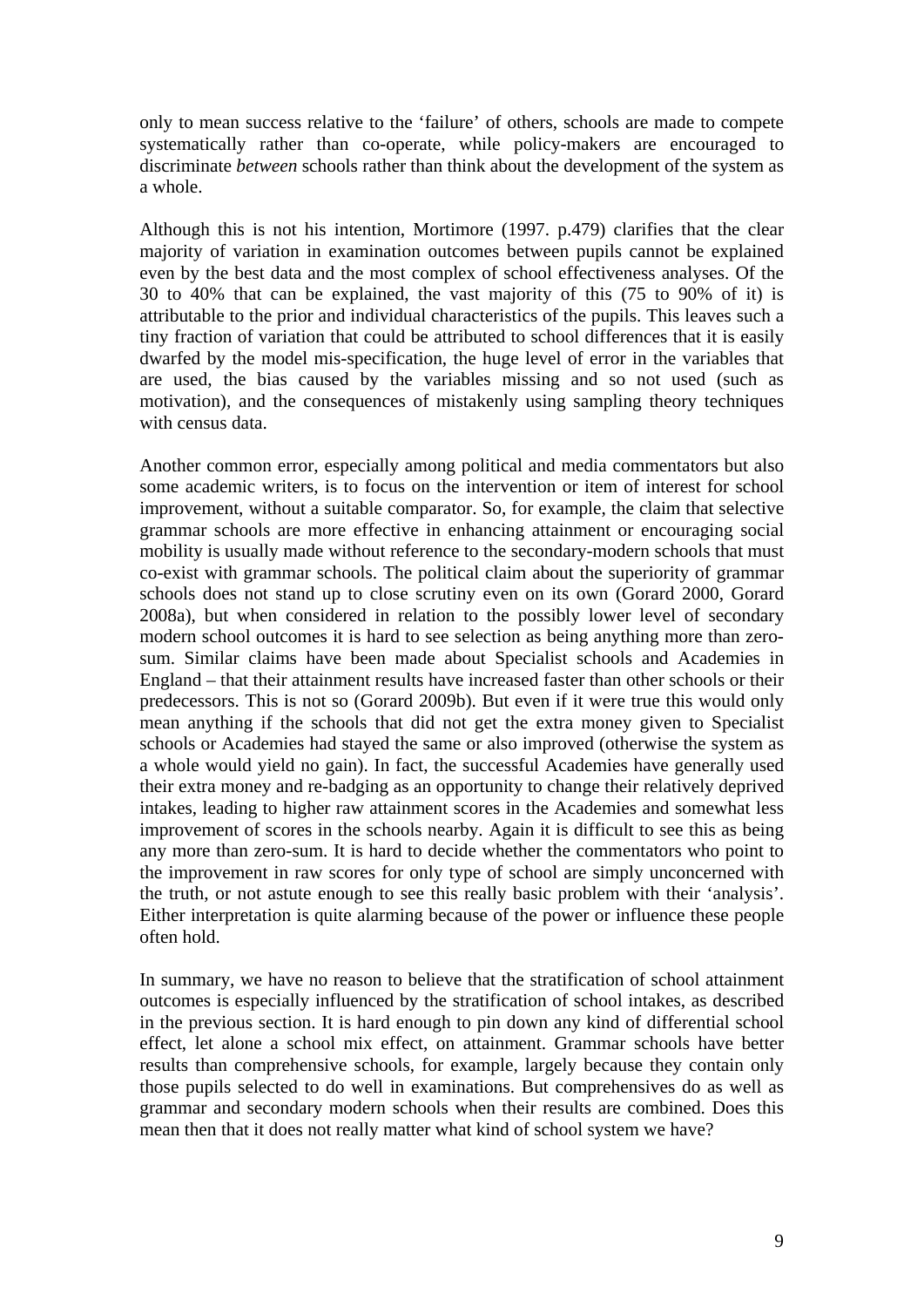#### **Educational institutions as mini-societies**

My answer would be that the kind of school system we have *does* matter. In fact, the foregoing argument, if accepted, releases us from the predominant focus on attainment, and so allows consideration of a wider range of desirable school outcomes. Governments in the UK and elsewhere have recently begun to look at a more imaginative range of school outcomes. Both the 14-19 Reforms in England and the new Foundation Phase in Wales have proposed enjoyment of learning as an important objective, for example. However, the same reforms also suggest that a key reason to enhance enjoyment is so that attainment (and perhaps participation) is increased. Enjoyment is apparently not, yet, enough for its own sake. But whether we want to consider enjoyment of learning, occupational aspiration, citizenship activities, or further participation in education, these and other future behaviours appear to be influenced by the type of school attended, and the experiences of pupils therein. For examples, see Gorard and Smith (2008) or Gorard et al. (2009).

These softer school outcomes, and others like them, are loosely related to individual pupil backgrounds, in just the same way that attainment is. But after these family, geographic, social and economic factors have been accounted for in a multi-stage analysis, much of the variation in outcomes remains to be explained (Gorard and See 2010). This is very different to attainment wherein the pupil background (and/or the prior attainment to which it is related) accounts for almost all of the variation that can be explained (Gorard 2010c, and see above). Put another way, attainment at school is more stratified than these other wider outcomes are. Partly, this is because concepts like enjoyment and aspirations are even harder to measure or moderate than attainment scores. The measurement error involved means that no model could expect to be anywhere near 100% successful in explaining outcome variation. And reported levels of subjective experiences like enjoyment could anyway be deemed illusionary where the young person is in objectively disadvantaged circumstances. This is so, even though the individual is the best source of information, and it is clear overall that the enjoyment and satisfaction with their treatment is even higher among those clearly challenged pupils taught in separate settings like special schools (Gorard and Smith 2010). Despite these methodological reservations, two groups of potential explanatory variables recur robustly in different datasets, over different time periods, and even in different countries, to explain a substantial amount of the remaining variation in these soft outcomes.

In a series of case studies, surveys and interviews with young people aged 14 to 19 across six EU countries and Japan, and the re-use of data from PISA 2000 and 2003, it has been shown that a mixed intake to schools and colleges should be preferred. Young peoples' sense of belonging, experience of bullying, sense of a fair society, hopes for the future, enjoyment of school, a willingness to help the disadvantaged, learning to trust others, and plans to continue in education or training, are all better in systems with mixed school intakes. A mixed school in this context refers to systems which are not selective, not faith-based, not clustering recent migrants in certain institutions, and with little diversity in the type of school available (Haahr et al. 2005). The beneficial effect, if that is what it is, of having a comprehensive and socially mixed intake to schools is relatively small (of the order of 6% to 10% of the variation otherwise unexplained by individual background). But this is at least as large as the purported school effect on attainment (see above), and it appears to offer the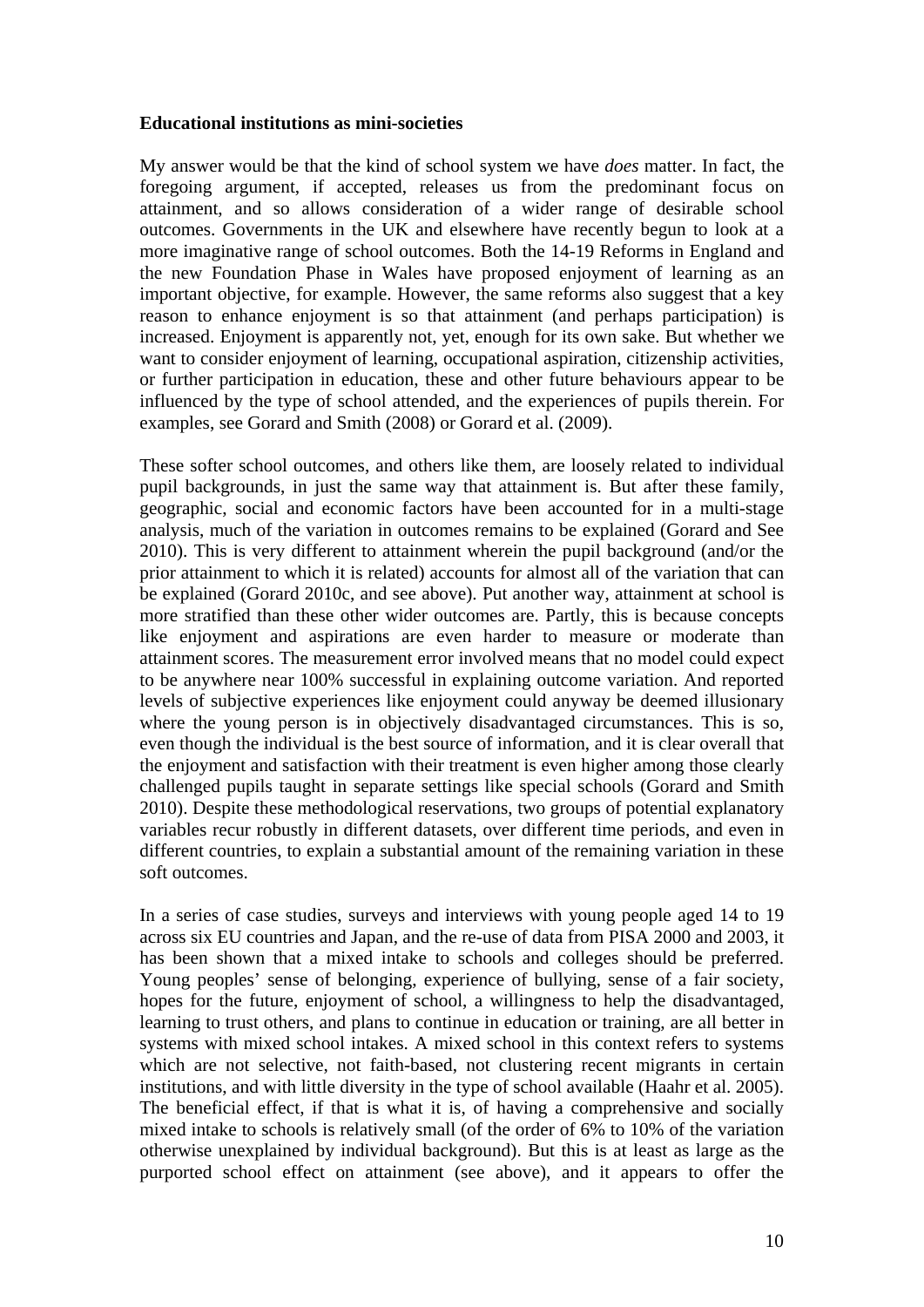possibility of an improvement in school outcomes at no direct cost. Tracking, selecting, and segregating children in different kinds of schools has no discernible benefit in terms of attainment (see above). Not doing so has a small but discernible benefit for the cohesion of schools as mini-societies and the experiences of those within them. It may have a longer term benefit for society more widely.

The second pattern common to this series of studies concerns young peoples' reported experiences in interacting with other students and with their teachers. Taken together, these experiences at school explain around 20% to 30% of the variation in soft outcomes that is otherwise unexplained by differences in individual background and school-level factors. And experience of justice or injustice at school forms part of the basis for a long term learner identity (Gorard and Rees 2002, Gorard 2010d). The clear pattern is that outcomes are better where pupils' experience of 'equity' is better.

A simple summary will have to suffice as an explanation of what I mean by equity here. If we consider various different principles of justice, such as equality of treatment, respect for individual autonomy, merited reward, and equality of outcomes, it is clear that each principle would lead to different judgements of what is fair in any given set of circumstances - equality of outcomes might require inequality of treatment, for example. The circumstances in which each principle was applied could be the setting such as the classroom, playground, family, or wider society. The variables would also include the actors, with different principles applying, perhaps, to adult:child interactions in schools than to child:child interactions. Of course, there are more factors than these (Gorard and Sundaram 2008, Gorard and Smith 2010), but these three are sufficient to make the point. What is noticeable from fieldwork involving the views of children themselves is how widespread is the agreement of what is fair in any combination of circumstances (EGREES 2005, EGREES 2008). For example, it is considered fair that all children receive education sufficient to achieve a threshold of literacy (equality of outcome). It is fair that teachers award marks for effort and attainment, or punish those who behave badly (merited reward, but inequality of outcome). It is fair that every child is treated with respect by their teachers, regardless of sex, ethnicity, class, or talent (equality of treatment). And so on.

The next noticeable result is that if we put aside those actions and interactions that are never considered fair by the majority, such as theft and bullying, then the common factor underlying all reported unfairness is the misapplication of a principle in the 'wrong' circumstances. Teachers can discriminate between pupils fairly, and can even have children whose company they are known to prefer to others. Usually, it is the hard-working and talented pupils who are preferred in this way. This is considered normal by other children. However, when teachers discriminate on other grounds, this is deemed unfair. One common example is when teachers do not respect the opinions of pupils who are not talented or hard-working. This, for children, is a clear misuse of a discriminatory principle of fairness in a domain that demands a (near) universal principle of justice.

The kind of research design I have so far used when looking at 'pupil voice' is unable to provide any kind of definitive test of a causal model (but see, for example, Khan and Gorard 2010 for a discussion of what that would entail). However, logistic regression models created in biographical order do suggest that an experience of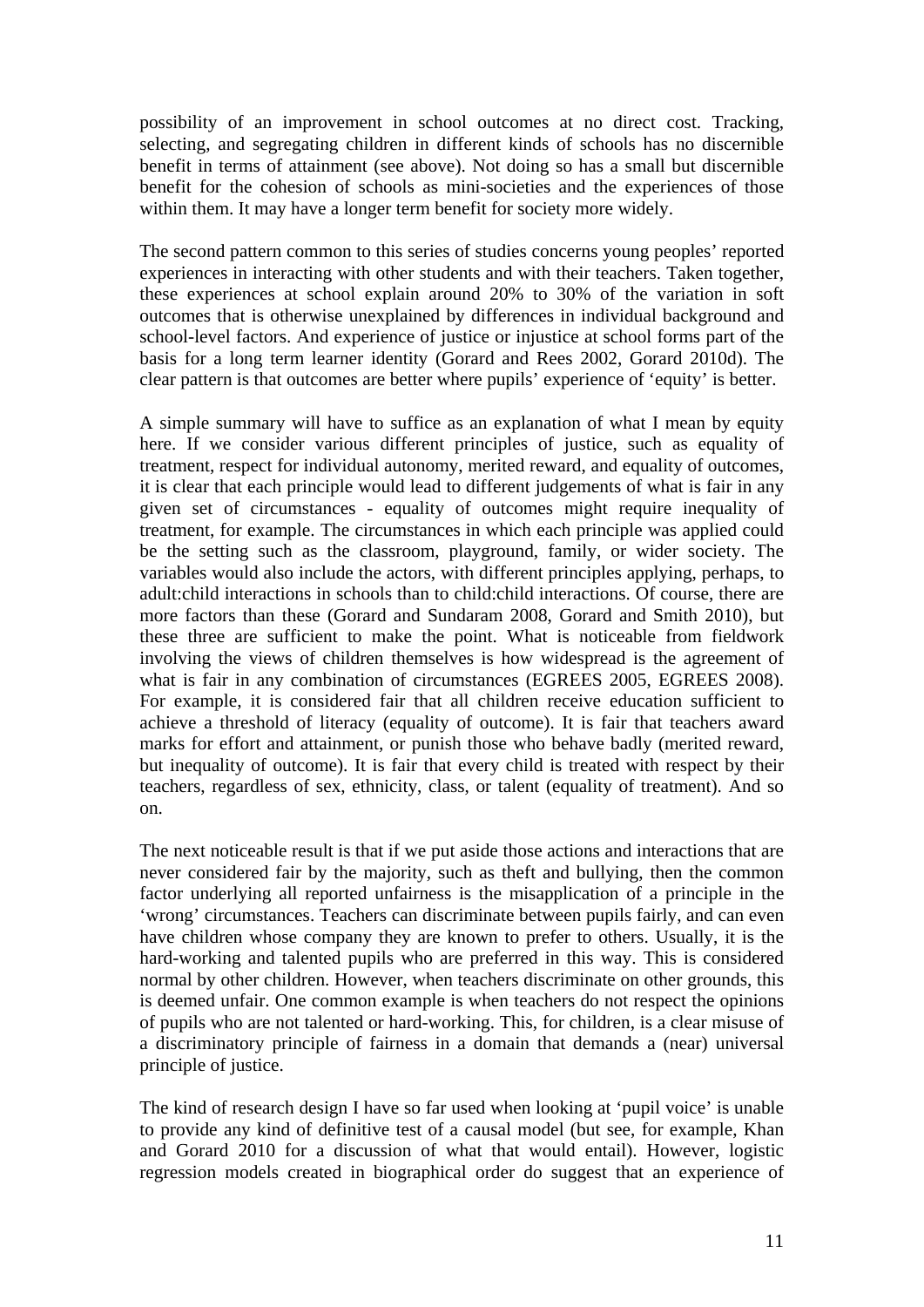injustice at school has a depressing impact on the 'soft' outcomes like aspiration and citizenship activity. Once individual background and school-level variables are accounted for by regression models, then the variation in outcomes is largely explicable by pupil reports of interactions at school. The always unjust interactions like theft and violent bullying are associated with a lower likelihood of 'positive' outcomes. These events are largely reported as child:child interactions, and the only blame attributed to teachers and schools is where they knew about it and did not stamp it out. Reported injustice at the hands of teachers, even though ostensibly of a less serious nature, is also associated with less positive outcomes. Of course, injustice at the hands of teachers and other children could be more often reported by those with depressed ambitions, but the reverse seems more plausible. And, as with the school mix, dealing with it seems to have little cost, is something we probably want to do anyway, and it could have a significant beneficial impact on the life chances of the most disadvantaged and currently marginalised in education. It could provide all children with a decade or more of experience exemplifying how we might want society to be.

#### **Discussion**

There are clearly limits to what schools and education systems can do to encourage the level and equality of the outcomes associated with them. As Bernstein (1970) said 'Education cannot compensate for society'. Pring (2009) illustrates this point with a list of example challenges that include extended adolescence, changing family patterns, an increase in families in which no member has been employed, and the mental health problems and reported unhappiness of many young people in the UK. What all of these examples have in common is that they are not directly the results of schooling, nor are they directly addressable via education or schooling. But they may well influence behaviour and outcomes in schools. To a very large extent then, schools simply reflect the local population in their intakes, while being relatively ineffective in addressing the stratification of attainment that results.

Overall, the conclusion is that, somewhere along the way from 1944, state-funded education has somewhat lost sight of a major equitable purpose. Instead of addressing the stratification of outcomes, in recent decades the UK system has been largely engineered to try and enhance the general level of attainment – and international studies such as TIMSS, PIRLS and PISA may have, inadvertently, encouraged this focus in many other countries as well. In pursuit of this increase in attainment, schooling has been considerably extended since 1944. Children now start formal school at a much earlier age in England and Wales, and the legal age for being allowed to cease initial education has been successively raised. The school day is longer; there is more homework. There are breakfast clubs and holiday sessions. This is still, apparently, not good enough and so schools have burst their walls, and concern has been passed to parents and their wider involvement, and to social services via the Every Child Matters agenda. So, one might argue that schools should lose their special status if they cannot do what we want either in terms of improving or equalising attainment.

Nevertheless, what this paper has shown via a summary of several linked projects is that schools *can* compensate for society  $-$  a bit. As mini-societies in themselves,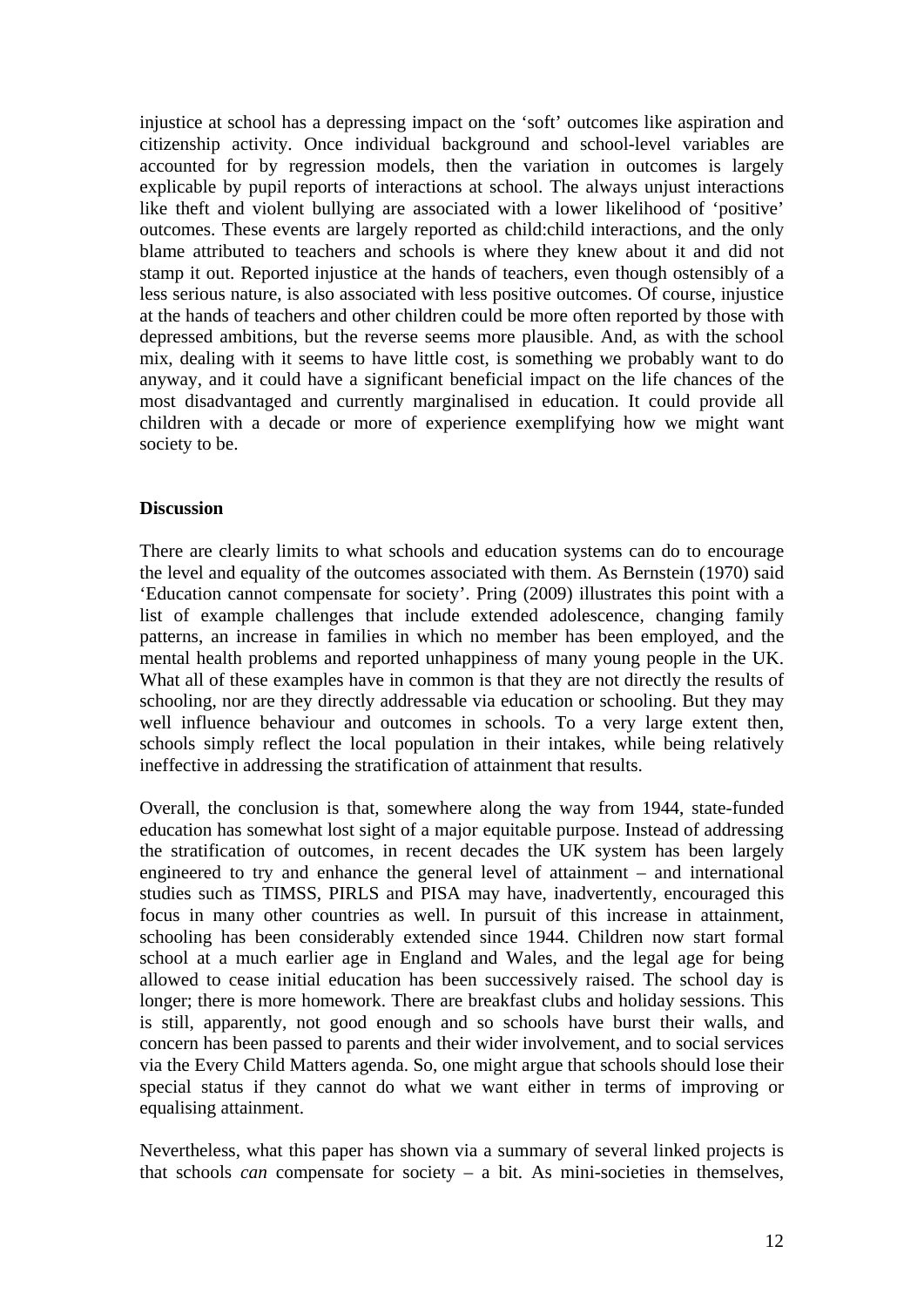schools and colleges can be shaped as the kind of wider society we would like, rather than left to represent only the society we have. There are serious inequalities and some difficult social problems in the population at large. But schools can be designed to minimise the experience and impact of both of these, affording children and young people a decade or more of a mixed peer group and mutually respectful relationships with adults. To some extent this is what schools and colleges already do. But if they were engineered for that purpose more explicitly, once policy-makers and other commentators had realised that the *differential* attainment issue was largely a red herring, at least as currently conceived, then this benign influence of schools could be even greater. And ironically the only likely impact on attainment, if there were any, would be to improve the overall level. Quality and equality are very far from being in conflict here. This is because of the diminishing returns on any 'investment' in the already advantaged learners, and the inefficiency produced by enhancing rather than counteracting 'privileged student bias' (Chiu amd Khoo 2005, p.576).

Given this freedom from needless concerns about having to foster stratification of school intakes in order to enhance attainment (by selection, for example), the school system could be designed to be equitable both in structure and process. In a sense, the move towards comprehensive schooling in the 1960s, the use of banding to de-stratify the intakes in the 1970s, the National Curriculum of the 1980s, and the trend away from catchment schools in the 1990s, all represented important moves towards such a system. Some may not have worked as intended and some may not have been intended, *prime facie*, to increase equity. Anyway these phases have all largely passed away. Schools are becoming more and more diverse, recreating and threatening to surpass the diversity of grammar, technical and secondary modern schools created in 1944. The National Curriculum is being weakened, and alternative tracks offered for vocationally-oriented students. Most authorities run a near-catchment system for community schools, co-existing with a free-for-all in the intakes to the other schools – the very worst of both approaches. Selection by faith, 'aptitude' and ability to pay is increasing. The result may be reflected in the rising socio-economic segregation between schools since 1997 (Gorard 2009a).

The solutions to the structural problems are simple. State-funded schools need to be as similar in character, intake and process as possible. It should make very little difference where a child lives to the kind of school they attend. The population is not known to be clustered by its aptitude for business, art, drama or sport. So there is no reason to have specialist local schools. Clustering students in school by differences in the professed faiths of their parents leads, inevitably, to ethnic segregation, and to the kind of conflicts seen in Northern Ireland and Central Europe (Smith 2003, Print and Coleman 2003). Again, there is no need for this, and no gain ensues. Preferential funding for those children deemed more expensive to teach should follow the child, rather than be allocated to areas or schools. What has happened with Academies is that the funding has rightly changed the balance of their intakes, but they still receive the funding even when they are no longer (if they ever were) the most disadvantaged school in their area. This is inefficient, and creates a new kind of school to threaten the school mix for no good reason. It is also quite wrong to have some secondary schools in an area finishing at age 16 and some at age 18. Inevitably, the continuation rates are higher for the students not faced with an explicit choice, and so the 11-18 schools get a reputation for being better, and the needless cycle of apparent differentiation continues.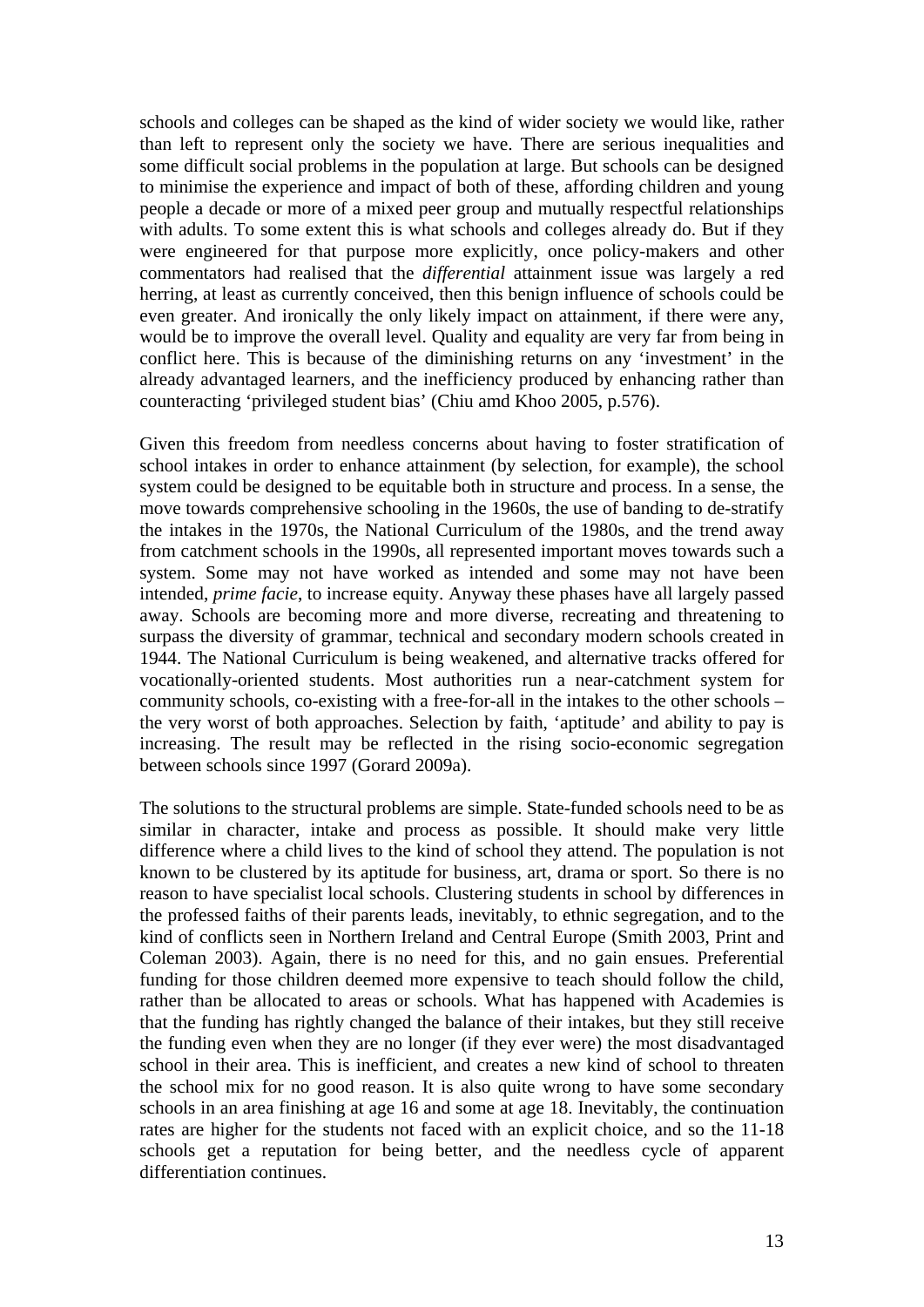If lack of diversity is not enough to bring about mixed intakes, or at least to undo the damage to school intakes of the last ten years, perhaps a freer choice of schools should be encouraged. It is not, despite some absurd claims in the crisis accounts above, that families living in rich areas want to send children to schools in poorer areas, but the other way around. Indeed breaking the link between a school and its immediate locale eliminates the residential bonus of living near a 'desirable' school, and so tends to reduce residential segregation anyway (Gorard et al. 2003). Other imaginative solutions could be used, if made politically possible, such as banding by attainment or by background, bussing (also an advantage to road users and the environment), and the allocation of school places by lottery (at least temporarily, but for all schools in an area). League tables could be abolished in England, as they were in Wales during my time as non-political adviser to the Minister for Education and Lifelong Learning. And the qualification regulatory bodies OFQAL and QCDA could be encouraged to strengthen their welcome stance (at least until the recent move of several high profile employees to Cambridge Assessment) on making public the genuine difficulties in moderating the standards of assessments. All of these would help citizens see beyond the misleading issues of both raw scores and of value-added analyses of attainment.

The proposed solutions to problems in schools as mini-societies are largely cost-free, and politically convenient, but perhaps not as simple to implement in practice as changes to structures. It is quite clear that pupils' willingness to help others, their trust in people both at school and more widely, their experience of school as fair, and their views on violence and the integration of recent immigrants, among others, are all influenced by their experiences of schooling. Insofar as we are able to prefer one of the outcomes in any of these areas (such as that pupils express a willingness to help others, rather than not help), then the more 'positive' outcomes are mostly encouraged by:

- appropriate teacher respect for all pupils and their opinions
- teachers allowing pupils the autonomy to work at their own speed
- teachers using discrimination only in its proper domains
- and lack of abuse at the hands of other pupils

The term 'equity' appears in the curriculum and some professional development resources used in initial teacher education in England and elsewhere. But the conception of equity used within them is often very limited – confined to the boy/girl attainment gap in one example (Gorard and Smith 2010). I propose that the apparently conflicting principles of justice (see above), and their appropriate domains, should be a larger part of the development of all teachers. This would help emerging teachers to distinguish between, and operationalise, the universal principles (i.e. those applicable to all participants in the setting), such as autonomy and respect, and the principles that legitimately require discrimination.

By denying some pupils justice at school, whether inadvertently or not by our current over-emphasis on the importance of attainment, we are in danger of prolonging and exacerbating some injustices in society. Fairness for individuals, a sense of justice, and social cohesion are as much a product of experiences in schools, as lived in, as they are of the formal educational process. Social, ethnic and economic segregation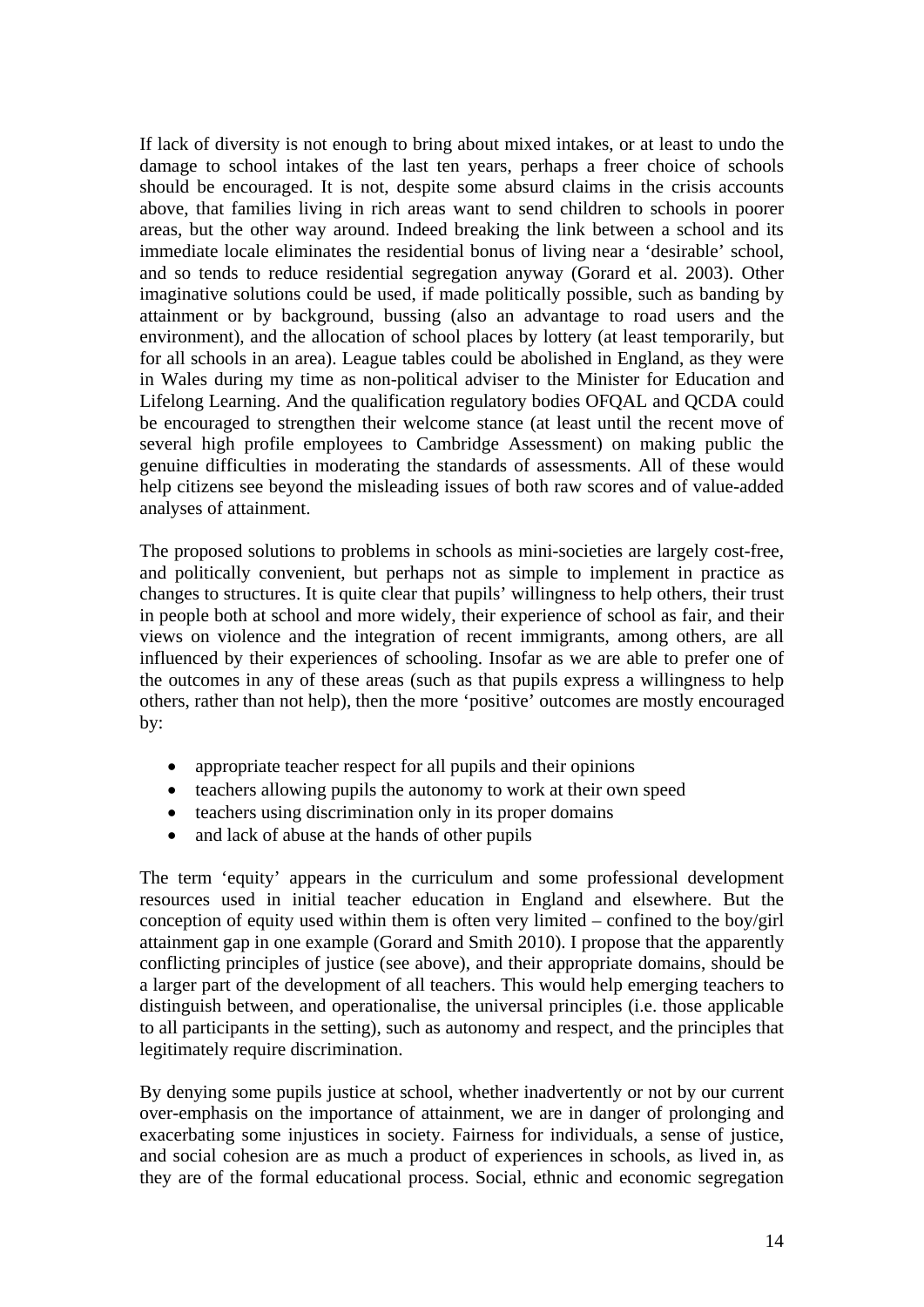matters, but not primarily for the sake of test results. In conclusion, schools and teachers may want to concern themselves a little less with the efficiency and effectiveness of their approach to instruction, and a little more with the kind of people they want their charges to be. Schools, in their structure and organisation, can do more than simply reflect the society we have; they can try to be the precursor of the kind of society that we wish to have.

#### **References**

- Allen, R. and Vignoles, A. (2006) *What should an index of school segregation measure?,* London: Centre for Economics of Education, <http://cee.lse.ac.uk/pubs/default.asp>, accessed 17<sup>th</sup> August 2007
- Barber, M. and Moursched, M. (2007) *How the world's best-performing school systems come out on top*, McKinsey & Co.
- Bernstein B. (1970) Education cannot compensate for society, *New Society,* 15, 387, 344-347
- Blanden, J., Gregg, P. and Machin, S. (2005) *Intergenerational mobility in Europe and North America: Report for the Sutton Trust*, London: Centre for Economic Performance
- Bourdieu, P. Cultural reproduction and social reproduction, pp 487-511 in Karabel, J. and Halsey, A. (Eds.) *Power and ideology in education*, Oxford: Oxford University Press
- Chiu, M. and Khoo, L. (2005) Effects of resources, inequality, and privilege bias on achievement: country, school and student level analyses, *American Educational Research Journal*, 42, 4, 575-603
- EGREES (2005) Equity in European Educational Systems: a set of indicators, *European Educational Research Journal*, 4, 2, 1-151
- EGREES (2008) *Developing a sense of justice among disadvantaged students: the role of schools*, Birmingham: European Group for Research on Equity in Education Systems, 141 pages
- Fisk, E. and Ladd, H. (2000) *When schools compete: a cautionary tale*, Washington DC: Brookings Institution Press
- Gillborn, D. and Youdell, D. (2000) *Rationing education: policy, practice, reform and equality*, Buckingham: Open University Press
- Glass, D. (1954) *Social mobility in Britain*, London: Routledge
- Gorard, S. (2000) *Education and Social Justice*, Cardiff: University of Wales Press

Gorard, S. (2004) The international dimension: what can we learn from the PISA study?, pp.26-32 in Claire, H. (Ed.) *Gender in education 3-19: A fresh approach*, London: Association of Teachers and Lecturers

- Gorard, S. (2006a) Towards a judgement-based statistical analysis, *British Journal of Sociology of Education*, 27, 1, 67-80
- Gorard, S. (2006b) Does policy matter in education?, *International Journal of Research and Method in Education*, 29, 1, 5-21
- Gorard, S. (2008a) Research impact is not always a good thing: a re-consideration of rates of 'social mobility' in Britain, *British Journal of Sociology of Education*, 29, 3, 317-324
- Gorard, S. (2008b) *Quantitative research in education*, London: Sage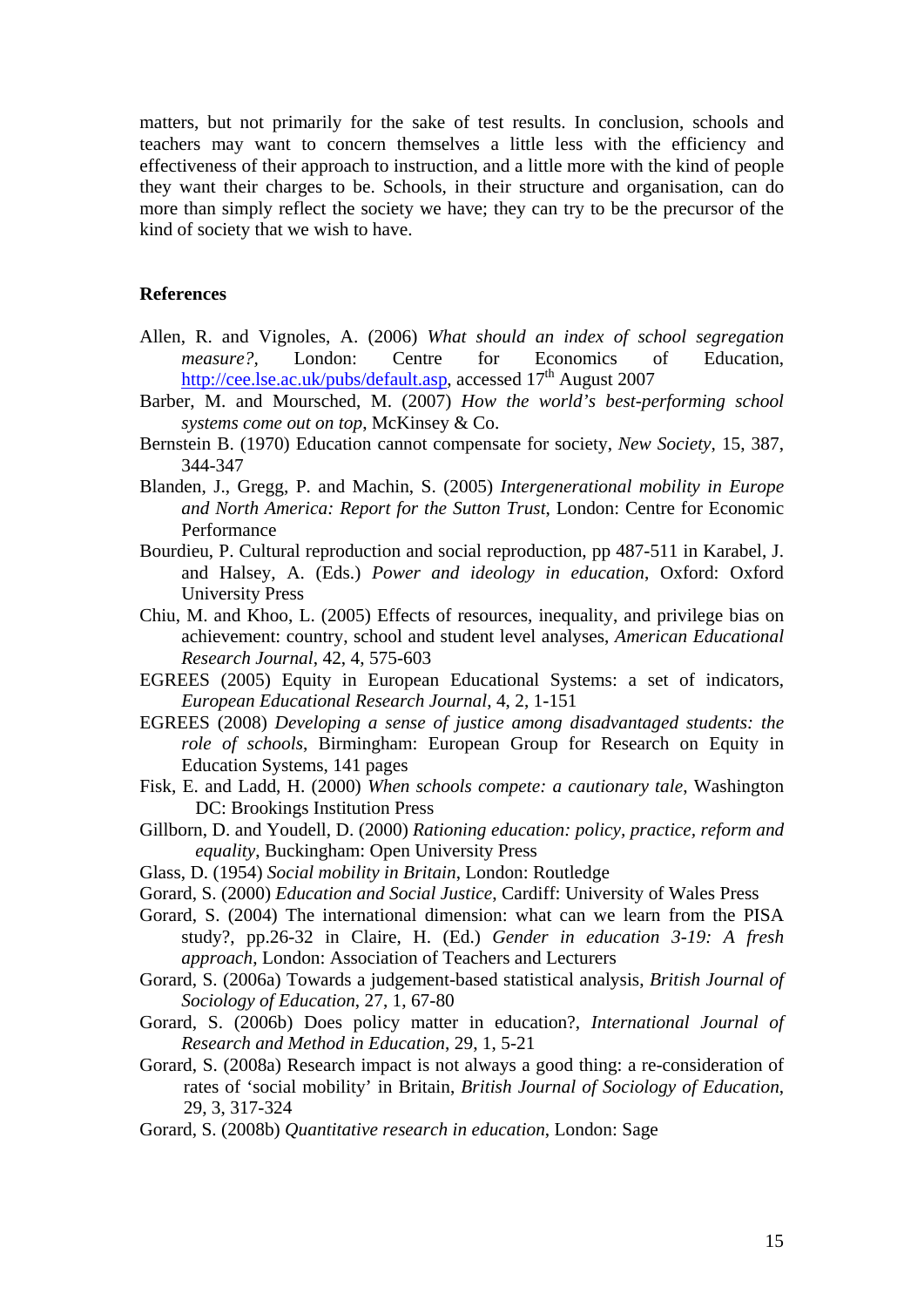- Gorard, S. (2009a) Does the index of segregation matter? The composition of secondary schools in England since 1996, *British Educational Research Journal*, 35, 4, 639-652
- Gorard, S. (2009b) What are Academies the answer to?, *Journal of Education Policy*, 24, 1, 1-13
- Gorard, S. (2010a) All evidence is equal: the flaw in statistical reasoning, *Oxford Review of Education*, (forthcoming)
- Gorard, S. (2010b) Measuring is more than assigning numbers, pp.389-408 in Walford, G., Tucker, E. and Viswanathan, M. (Eds.) *Sage Handbook of Measurement*, Los Angeles: Sage
- Gorard, S. (2010c) Serious doubts about school effectiveness, *British Educational Research Journal*, (forthcoming), pp.1-22
- Gorard, S. (2010d) School experience as a potential determinant of post-compulsory participation, *Evaluation and Research in Education,* (submitted)
- Gorard, S. and Fitz, J. (1998) The more things change.... the missing impact of marketisation, *British Journal of Sociology of Education*, 19, 3, 365-376
- Gorard, S. and Fitz, J. (2006) What counts as evidence in the school choice debate?, *British Educational Research Journal*, 32, 6, 797-816
- Gorard, S. and Rees, G. (2002) *Creating a learning society?*, Bristol: Policy Press
- Gorard, S. and See, BH (2010) How can we enhance enjoyment of secondary school?: the student view, *British Educational Research Journal,* (submitted)
- Gorard, S. and See, BH. (2008) Is science a middle-class phenomenon? The SES determinants of 16-19 participation, *Research in Post-Compulsory Education*, 13, 2, 217-226
- Gorard, S. and See, BH. (2009) The impact of SES on participation and attainment in science, *Studies in Science Education*, 45, 1, 93-129
- Gorard, S. and Smith, E. (2008) The impact of school experiences on students' sense of justice: an international study of student voice, *Orbis Scholae*, 2, 2, 87-105
- Gorard, S. and Smith, E. (2010) *Equity in Education: an international comparison of pupil perspectives*, London: Palgrave
- Gorard, S. and Sundaram, V. (2008) Equity and its relationship to citizenship education, pp.71-79, in Arthur, J., Davies, I. and Hahn, C. (Eds.) *The Sage Handbook of Education for Citizenship and Democracy*, London: Sage
- Gorard, S., Rees, G. and Fevre, R. (1999) Two dimensions of time: the changing social context of lifelong learning, *Studies in the Education of Adults*, 31, 1, 35- 48
- Gorard, S., Rees, G. and Salisbury, J. (2001) The differential attainment of boys and girls at school: investigating the patterns and their determinants, *British Educational Research Journal*, 27, 2, 125-139
- Gorard, S., See, BH. and Shaheen, R. (2009) Educating for citizenship: some lessons from England 2008, *Citizenship Teaching and Learning*, 5, 1, 35-45
- Gorard, S., See, BH., Smith, E. and White, P. (2006) *Teacher supply: the key issues*, London: Continuum
- Gorard, S., Taylor, C. and Fitz, J. (2003) *Schools, Markets and Choice Policies,* London: RoutledgeFalmer
- Gorard, S., with Adnett, N., May, H., Slack, K., Smith, E. and Thomas, L. (2007) *Overcoming barriers to HE*, Stoke-on-Trent: Trentham Books
- Haahr, J., with Nielsen, T, Hansen, E. and Jakobsen, S. (2005) *Explaining pupil performance: evidence from the international PISA, TIMSS and PIRLS surveys*,